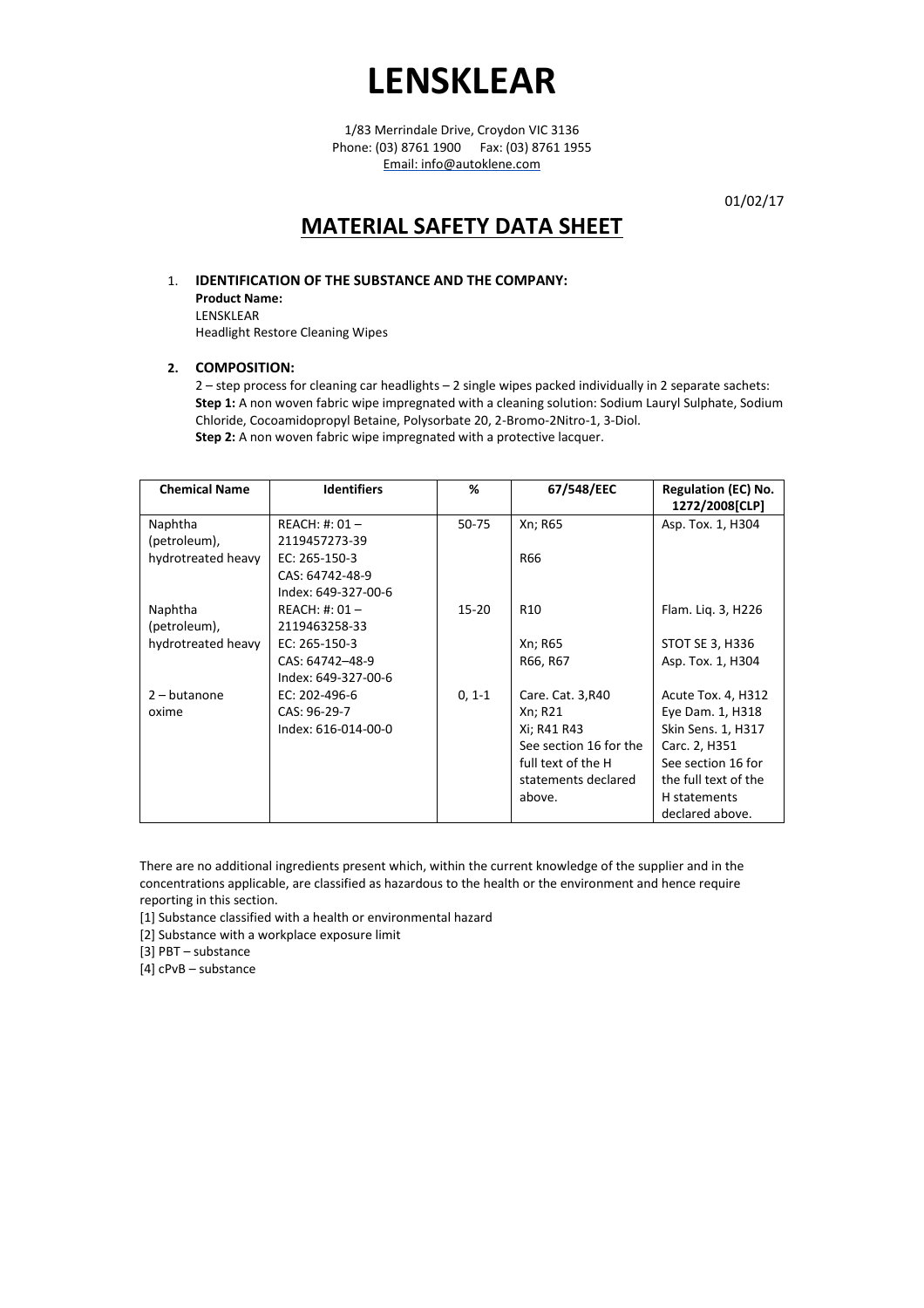1/83 Merrindale Drive, Croydon VIC 3136 Phone: (03) 8761 1900 Fax: (03) 8761 1955 Email: info@autoklene.com

# **3. HAZARDS IDENTIFICATION**

3.1 Step 2 solution is classified as dangerous according to Directive 1999/45/EC and its amendments.

## **Classification according to Regulation (EC) 1907/2006 (REACH)**

| Classification              | : R10<br>R66, R67                                       |
|-----------------------------|---------------------------------------------------------|
| Physical / chemical hazards | : Flammable                                             |
| Human health hazards        | : Repeated exposure may cause skin dryness or cracking. |
|                             | Vapours may cause drowsiness and dizziness.             |
| 3.2 Label elements          |                                                         |
| Risk phrases                | $:$ R 10 $-$ flammable                                  |
|                             | R66 – Repeated exposure may cause skin dryness or       |
|                             | cracking.                                               |
|                             | R67 – Vapours may cause drowsiness and dizziness.       |
| Safety phrases              | : S23 – Do not breathe vapour or spray.                 |
|                             | S51 - Use only in a well-ventilated area.               |
| Contains                    | : Naphtha (petroleum), hydrotreated heavy               |
| 3.1 Other hazards           |                                                         |
| Additional warning phrases  | : Contains 2-butanone oxime. May produce an allergic    |
|                             | reaction.                                               |
|                             |                                                         |

### **4. FIRST AID MEASURES**

4.1 Description of first aid measure

| General      | In all cases of doubt, or when symptoms persist, seek medical attention.    |
|--------------|-----------------------------------------------------------------------------|
|              | Never give anything by mouth to an unconscious person. If unconscious,      |
|              | place in recovery position and seek medical advice.                         |
| Inhalation   | Remove to fresh air. Keep person warm and at rest. In not breathing, if     |
|              | breathing is irregular or if respiratory arrest occurs, provide artificial  |
|              | respiration or oxygen by trained personnel.                                 |
| Skin contact | Remove contaminated clothing and shoes. Wash skin thoroughly with soap      |
|              | and water or use recognised skin cleanser. Do NOT use solvents or thinners. |
| Eye contact  | Check for and remove any contact lenses. Immediately flush eyes with        |
|              | running water for at least 15 minutes, keeping eyelids open. Seek           |
|              | immediate medical attention.                                                |
| Ingestion    | If swallowed, seek medical advice immediately and show the container or     |
|              | label. Keep person warm and at rest. Do not induce vomiting.                |

4.2 Most important symptoms and effects, both acute and delayed

|  | Potential acute health effects |  |  |  |  |
|--|--------------------------------|--|--|--|--|
|--|--------------------------------|--|--|--|--|

| May cause eye irritation.                                     |
|---------------------------------------------------------------|
| Vapours may cause drowsiness and dizziness.                   |
| Defatting to the skin. May cause skin dryness and irritation. |
| No known significant effects or critical hazards.             |
|                                                               |

### Over-exposure signs/symptoms

| Eye contact  | No specific data.                                                         |
|--------------|---------------------------------------------------------------------------|
| Inhalation   | Adverse symptoms may include the following: nausea or vomiting, headache, |
|              | drowsiness / fatigue, dizziness / vertigo.                                |
| Skin contact | Adverse symptom may include the following: irritation, dryness, cracking. |
| Ingestion    | No specific data.                                                         |

4.3 Indication of any immediate medical attention and special treatment needed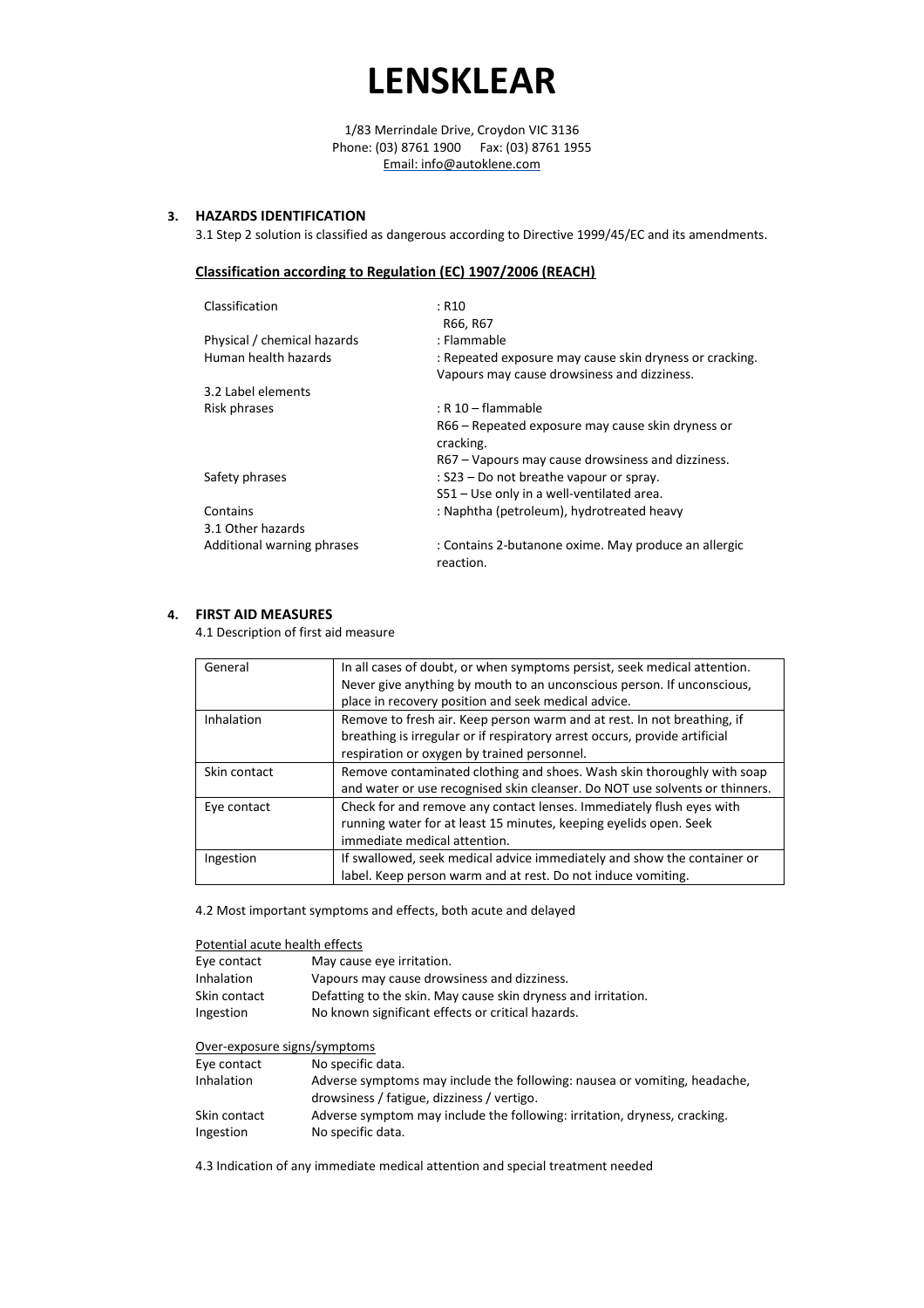1/83 Merrindale Drive, Croydon VIC 3136 Phone: (03) 8761 1900 Fax: (03) 8761 1955

Email: info@autoklene.com

Notes to physician Treat symptomatically. Contact poison treatment specialist immediately in large quantities have been ingested or inhaled.

# **5. FIRE FIGHTING MEASURES**

#### **5.1 Extinguishing media**

| .                              |                                                   |
|--------------------------------|---------------------------------------------------|
| Suitable extinguishing media   | Recommended: alcohol-resistant foam, C02 powders. |
| Unsuitable extinguishing media | DO NOT use water jet.                             |

#### **5.2 Special hazards arising from the substance or mixture.**

Hazards from the substance or mixture Hazardous thermal decomposition products

Fire will produce dense black smoke. Exposure to decomposition products may cause a health hazard. Decomposition products may include the following material: carbon monoxide, smoke, oxides of nitrogen.

# **6. ACCIDENTAL RELEASE MEASURES**

Soak up the inert absorbent material. Sweep up and shovel into suitable containers for disposal.

### **7. HANDLING AND STORAGE**

Store in a cool and shaded area. Do not eat, drink or smoke when using material. No special technical protective measure required.

### **8. EXPOSURE CONTROLS / PERSONAL PROTECTION**

Handle in accordance with good industrial hygiene and safety practice. The material has a TWA value of 380 and STEL value not set. Values expressed as mg/m<sup>3</sup> . Exposure values at the STEL (Short Term Exposure Limit) in a exposure value that should not be exceeded for more than 15 minutes. Exposure values a the TWA (Time Weighted Average) means the average airborne concentration of a particular substance when calculated over a normal 8 hours working days for a 5 day working week. See ingredients section of page 1 of this data sheet. **Personal Protection:** Protective gloves: vinyl glove use is recommended.

#### **9. PHYSICAL AND CHEMICAL PROPERTIES**

| Colour:                            | Colourless                     |
|------------------------------------|--------------------------------|
| Form:                              | Water-white liquid             |
| Odour:                             | Slight kerosene odour          |
| Water solubility:                  | In all proportions             |
| Melting/softening point:           | Liquid at normal temperatures. |
| Boiling point and vapour pressure: | 135-180 degC                   |
| Flashpoint:                        | 33 degC                        |
| Corrosiveness:                     | Not corrosive pH: 6-7          |

#### **10. STABILITY AND CHEMICAL PROPERTIES**

Stability: Product is stable at room temperature. No decomposition if stored and applied as directed.

#### **11. TOXICOLOGICAL INFORMATION**

The product contains no substances classified as hazardous to health in concentrations that should be taken into account.

#### **12. ECOLOGICAL INFORMATION**

Ecological injuries are not known or expected under normal use.

#### **13. DISPOSAL CONSIDERATION**

If recycling is not practical, dispose of in compliance with local regulation.